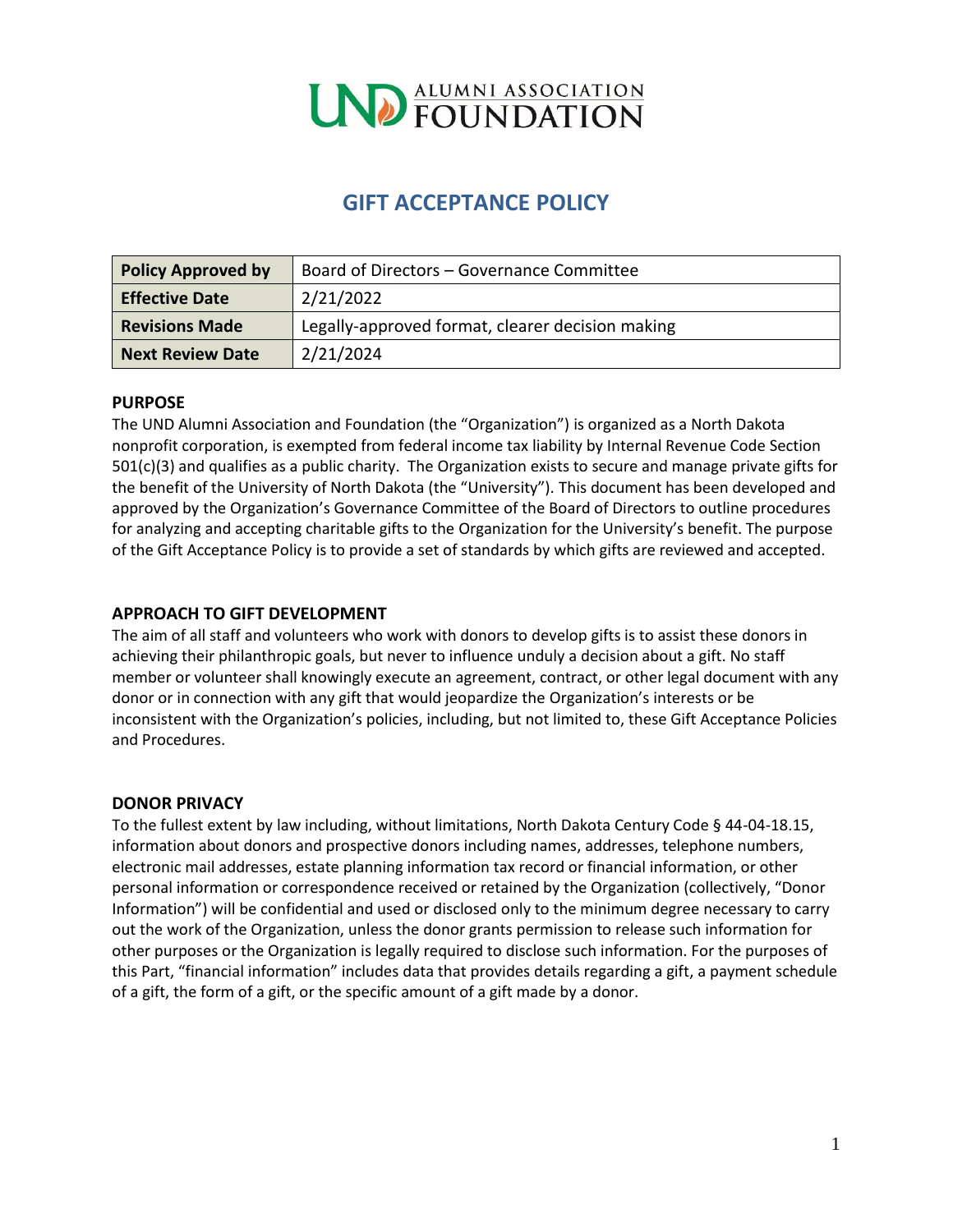#### **DECISION-MAKING**

#### **A. Decision Making Levels**

#### 1. Governance Committee

The acceptance and review of all gifts to the Organization shall be under the general direction and oversight of the Governance Committee (the "Committee"). The Designated Officers (as defined in Decision-Making Section A.4 below) are the officers charged with the active administration of these Gift Acceptance Policies and Procedures.

Notwithstanding the foregoing, the Organization shall not accept a proposed gift which exhibits one or more of the following characteristics without approval of the Committee:

- a. The gift includes a restriction which requires the Organization or University to conduct a major program, capital project or other activity which either would not otherwise undertake or refrain from activities which it would otherwise pursue.
- b. The gift requires the Organization or University to enter a legally binding obligation which involves an unusually large financial commitment by the Organization or University.

#### 2. CEO

The CEO may, in their discretion, recommend gifts to the Committee for its consideration and approval or rejection. Unless referred to the Committee for decision, the CEO shall review and make all decisions regarding acceptance of the following kinds of gifts:

- a. Publicly traded securities subject to Securities and Exchange Commission ("SEC") restrictions or their sale or transfer.
- b. Complex real estate transactions.
- c. Gifts of closely held business interests.
- d. Gifts of tangible personal property (*e.g.,* artwork, computers, and other equipment) that will require the Organization to incur substantial costs in deposing of or using the gift property.
- e. Gifts that may generate unrelated business taxable income for the Organization.
- f. Charitable gift annuities ("CGAs") funded with real estate or other nonliquid assets.
- g. Gifts of cryptocurrency.
- h. Gifts that involve contracts (other than CGAs) or other documents under which the Organization assumes a legally binding obligation.
- i. Gifts which involve naming commitments other than the Organization's agreement to hold a fund named for a donor or another person.
- j. Transactions with the potential to result in IRS sanctions.
- k. Gifts that present any special risk of liability for the Organization.
- l. Any gift referred by an officer of the Organization for a final decision by the CEO.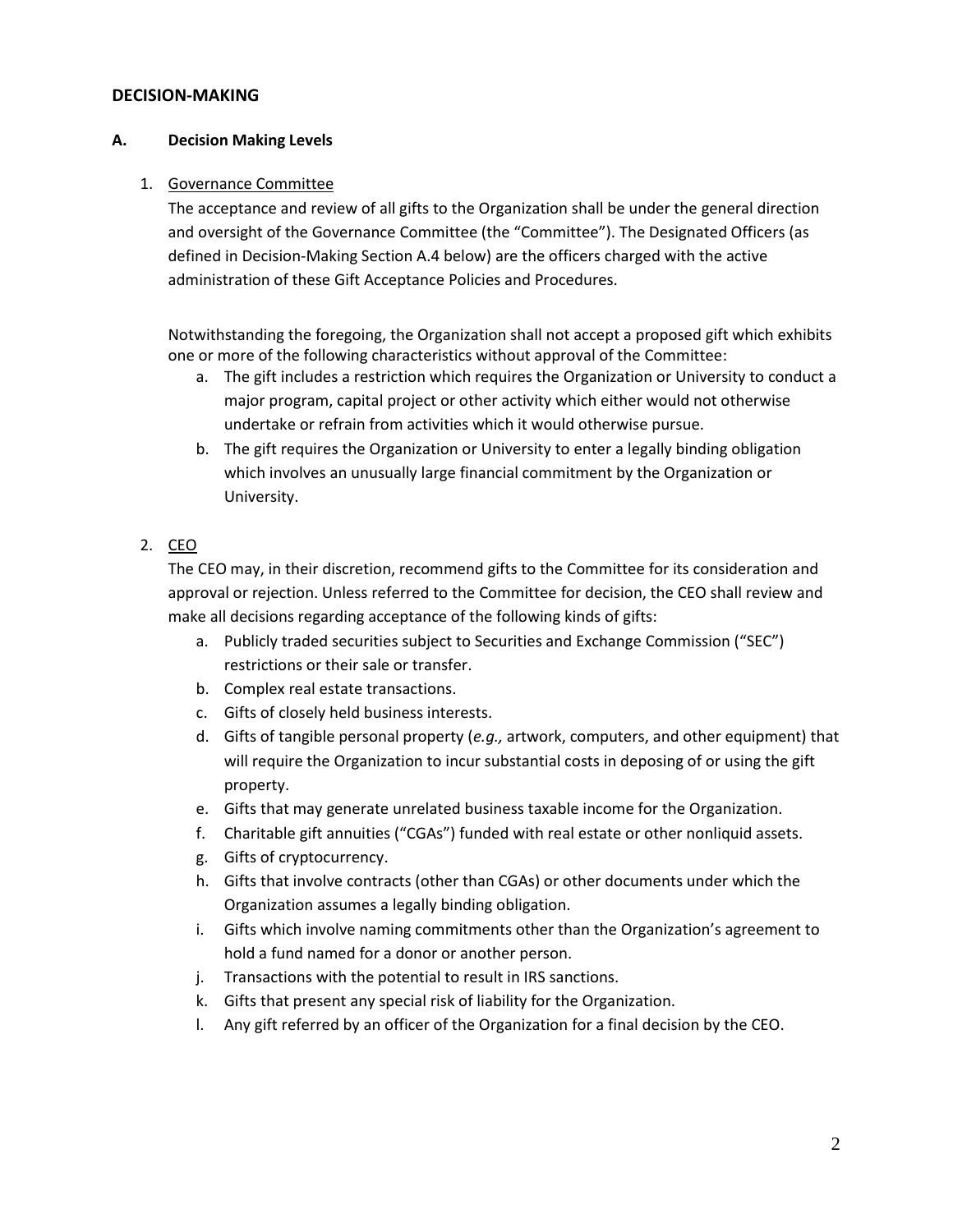## 3. Task Force

The CEO may, in their discretion, form an Task Force made up of staff members of the Organization, the University who hold major administrative positions, or board or community members to assist them with their consideration of the kinds of gifts listed in the Decision-Making Section A.2 above (the "Task Force"). The Task Force shall not have delegated authority of the Governance Board or any committee thereof, nor shall its recommendations bind the CEO. The CEO shall determine the precise makeup of the Task Force.

# 4. Approval by a Designated Officer

The CEO and the VP of Finance (each a "Designated Officer") may each review and make decisions consistent with these Gift Acceptance Policies and Procedures regarding acceptance of the types of gifts listed in this section A.4. The Designated Officers shall consult with each other and legal counsel as appropriate.

- a. Cash
- b. Publicly traded securities which are not subject to restrictions or their sale or transfer.
- c. Non-complex real estate transactions.
- d. Gifts of tangible personal property (*e.g.,* artwork, computers, and other equipment) the acceptance of which will not require the Organization to make more than ordinary expenditures.
- e. Gifts which involve naming commitments other than the Organization's agreement to hold a fund named for a donor or another person.
- f. Gifts that involve charitable trusts where the Organization will be named as trustee, cotrustee, or successor trustee.
- g. Other types of gifts not listed in Section A.2 above.

#### **B. Consultation with the University**

The Organization shall consult with the University prior to accepting a gift if required by other provisions of these Gift Acceptance Policies and Procedures or the gift would require the University to incur an expense, use or retain the gift in a certain manner, or undertake activities which it would not otherwise undertake or refrain from activities which it would otherwise pursue.

#### **C. Consultation with the Organization's Legal Counsel**

In the process of reviewing or accepting a gift, the Committee, the CEO, or a Designated Officer shall strongly consider consulting with legal counsel as appropriate.

## **TYPES OF GIFTS**

#### **A. Cash and Cash Equivalents**

Checks shall be made payable to UND Foundation and shall be delivered to: UND Foundation 3501 University Ave, Stop 8157

Grand Forks, ND 58202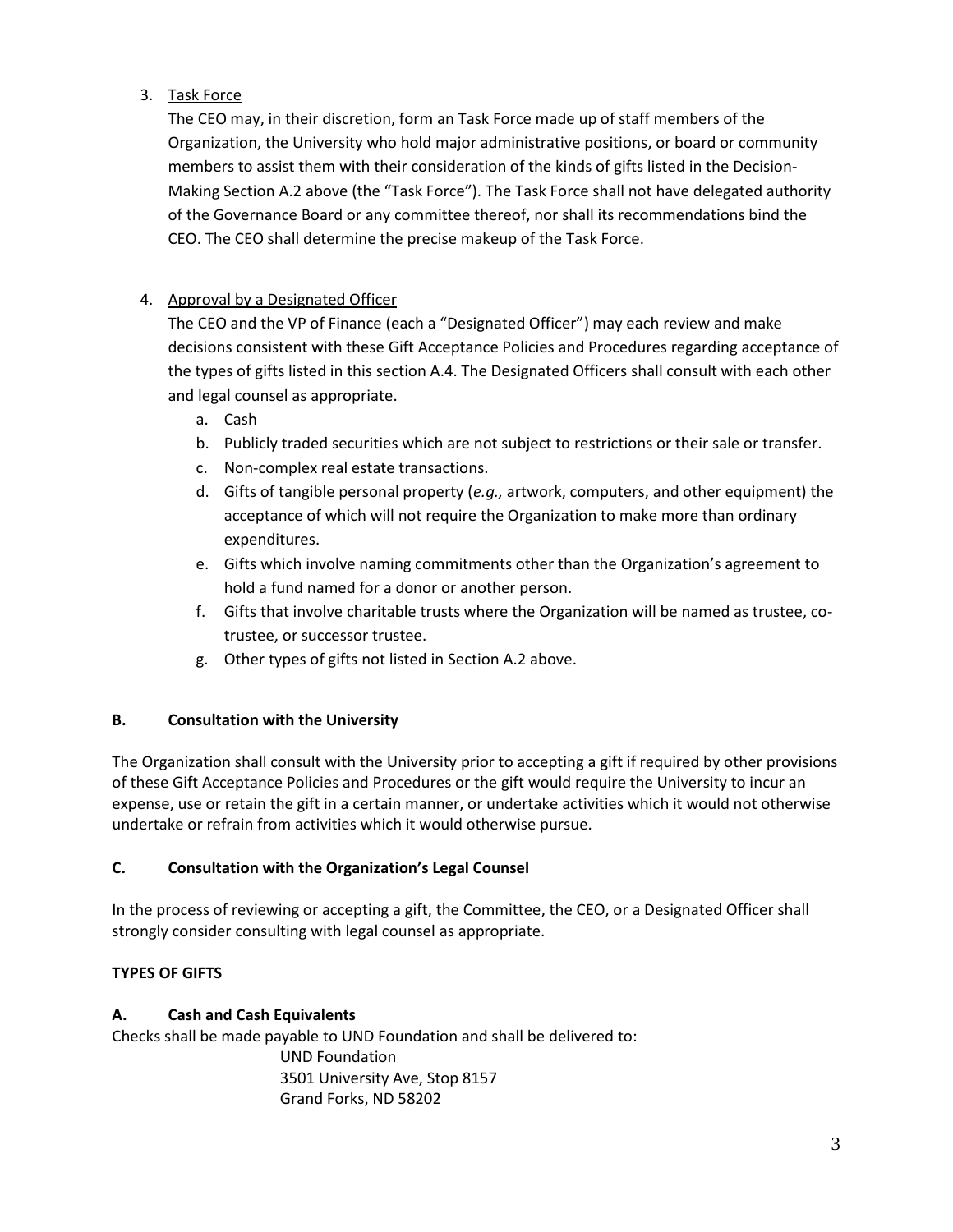Cash may be delivered in person, by mail, by Electronic Funds Transfer (EFT) or by wire transfer.

Cash gifts are reported the date the cash is received at the Organization. If gifts are transferred by EFT or wire, the date of the gift is the date that the money is transferred into the Organization's bank account.

#### **B. Credit Cards**

Credit card donations shall be made by the donor designating and authorizing the gift to the Organization to be charged on the donor's credit card whether online, by telephone, or in person. The donor's signature, card number expiration date, and security code shall be provided to the Organization as necessary, and the amount shall be designated by the donor. When gifts are received by credit card, the date of the gift is the date the credit card charges are processed.

#### **C. Publicly Traded Securities**

1. Acceptability

Gifts of unrestricted publicly traded securities are acceptable. The Designated Officer shall review and decide whether to accept proposed gifts of publicly traded securities that are subject to SEC restrictions.

## 2. Methods of Transfer

Donors may transfer publicly traded securities to a brokerage account of the Organization or may deliver stock certificates by mail or in person. If a donor delivers a stock certificate by mail, the unsigned certificate and a signed stock power should be mailed in separate envelopes by registered mail. A hand delivery should consist of an unsigned certificate and a signed stock power. The gift date is the date the shares are received in the Organization's account.

#### 3. Disposition by the Organization

The Organization's normal preference is to liquidate donated publicly traded securities as soon as feasible.

## 4. Gift Information

The date of a gift of securities is the date the securities are received by the Organization's account. The value of the gift is the average of the high and low value of stock the day it has been received into the Organization's account.

## **D. Real Estate**

#### 1. Acceptability

The Organization will consider proposed gifts of real estate in the following forms: developed real estate, undeveloped real estate, farmland, undivided fractional interests in real estate, and gifts of personal residences and farms subject to a retained life estate. It is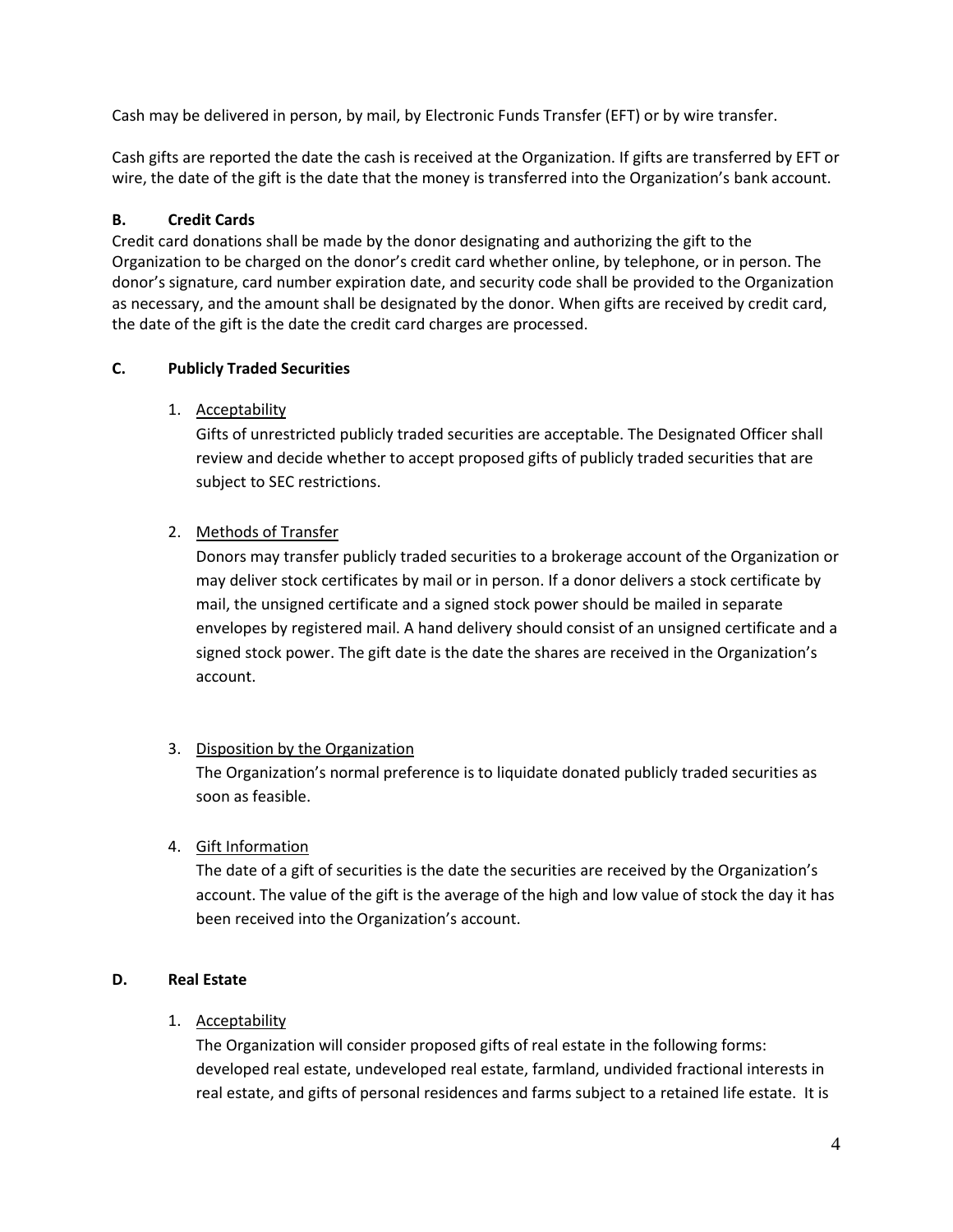the Organization's policy to dispose of all gifts of real estate as expeditiously as possible. This policy will be communicated to donors when the Organization receives notification of the donor's intent to gift real estate. If it is the intention of the donor that the Organization not immediately dispose of real estate, an agreement must be made in writing between the Organization and the donor before such property may be accepted by the Organization.

Gifts of real estate qualifying for a charitable deduction to the donor shall be valued using the fair market value of the property as determined by a qualified appraisal if the value is greater than \$5,000. Appraisals are generally provided and paid for by the donor. If the organization should sell or otherwise dispose of the donated property within three years of the date of the gift, the Organization must file an information return on IRS Form 8282 and send a copy to the donor.

The Organization will not accept timeshares.

2. Review Procedure

As provided in the section Decision Making above, the Designated Officer shall – in consultation with the University if intent is for the University to use the property – review and determine whether to accept proposed gifts of interests in real estate. Before reviewing a proposed real estate gift, the Organization shall obtain the following:

- a. The terms of any mortgage or other encumbrances on the property.
- b. The property's current carrying costs (*e.g.,* maintenance, insurance, property taxes, utilities, condominium or coop association fees and similar costs).
- c. The results of a site inspection of the property by an Organization employee or an authorized agent.
- d. As appropriate, a satisfactory Phase I environmental audit (or other environmental review appropriate to the type of property in question) from a professional environmental consultant. The Designated Officer may determine that a Phase I is not necessary for non-farm residential property or, on a case-by-case basis, for real estate with a retained life interest.
- e. Confirmation that the donor has satisfied all encumbrances on the property, including any tax liens.
- f. Copies of all contracts and leases under which the property currently generates income (*e.g.,* any residential or commercial leases, any cash farm leases, crop leases, Conservation Reserve Program (CRP) contracts or similar arrangements).
- 3. Factors To Be Considered

In deciding whether to accept a gift of real estate, the Organization shall consider the following factors:

- a. Will the Organization use the property, hold it for investment, or sell it?
- b. If the Organization is considering whether to hold the property for investment, what factors support a decision to hold as opposed to a decision to sell and re-invest the net sale proceeds in another type of asset?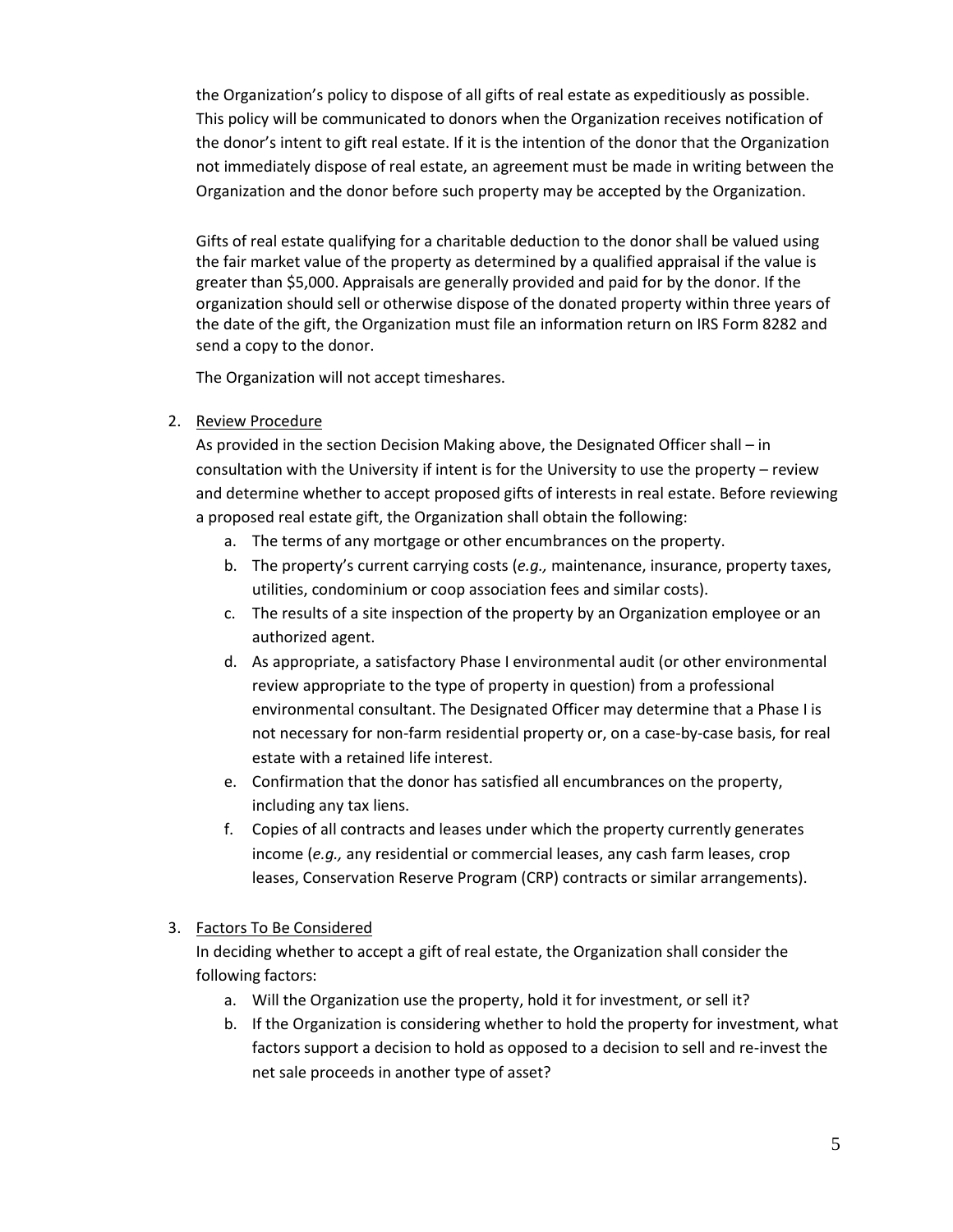- c. How marketable is the property? Has the property recently been sold? Are there potential buyers?
- d. Are there any restrictions, reservations, easements, or other limitations with respect to the use of the property? Will the Organization receive less than the entire interest in the property?
- e. Is the property subject to debt?
- f. How much will the carrying costs be and how will the carrying costs for the property to be paid?
- g. Is the property subject to a lease or similar arrangement that will generate unrelated business taxable income (UBTI) for the Organization?
- h. Does the property present any special risk of liability for the Organization?
- 4. Leases and Sales to Members of Donor's Family
	- a. If the property is currently leased to a member of the donor's family, the Organization may not accept the gift unless it has determined by reference to appropriate independent data that the lease is at fair rental value.
	- b. If it is possible that the Organization will lease or sell the gift property to a member of the donor's family in the future, then prior to acceptance of the gift, the Organization will inform the donor that:
		- i. The Organization cannot promise or legally bind itself to lease or sell the property to a member of the donor's family, and the Organization must have complete discretion to make any decision about such a lease or sale based on the facts and circumstances at the time such a transaction is proposed.
		- ii. Any lease or sale to a member of the donor's family must be at fair rental value or fair market value, as the case may be, as determined by reference to appropriate independent data such as an appraisal.

## 5. Transfer Procedures

- a. After consultation with legal counsel as appropriate, the Organization shall determine:
	- i. Whether to require a title search and title policy with respect to a proposed gift of real estate.
	- ii. What form of deed the donor shall use to make the gift? Generally, the Organization will only accept a warranty deed. Quit Claim deeds shall not be accepted to convey title.
- b. General Liability Insurance: Before accepting title to the gift property, the Organization shall obtain appropriate insurance coverage for the property, either by adding property to its general liability policy or by other means.
- c. Delivery and Recording of Deed
	- i. The donor shall transfer the real estate interest in question to the Organization by delivering a deed to the Organization's authorized agent, which may be the donor's attorneys or other agent provided that the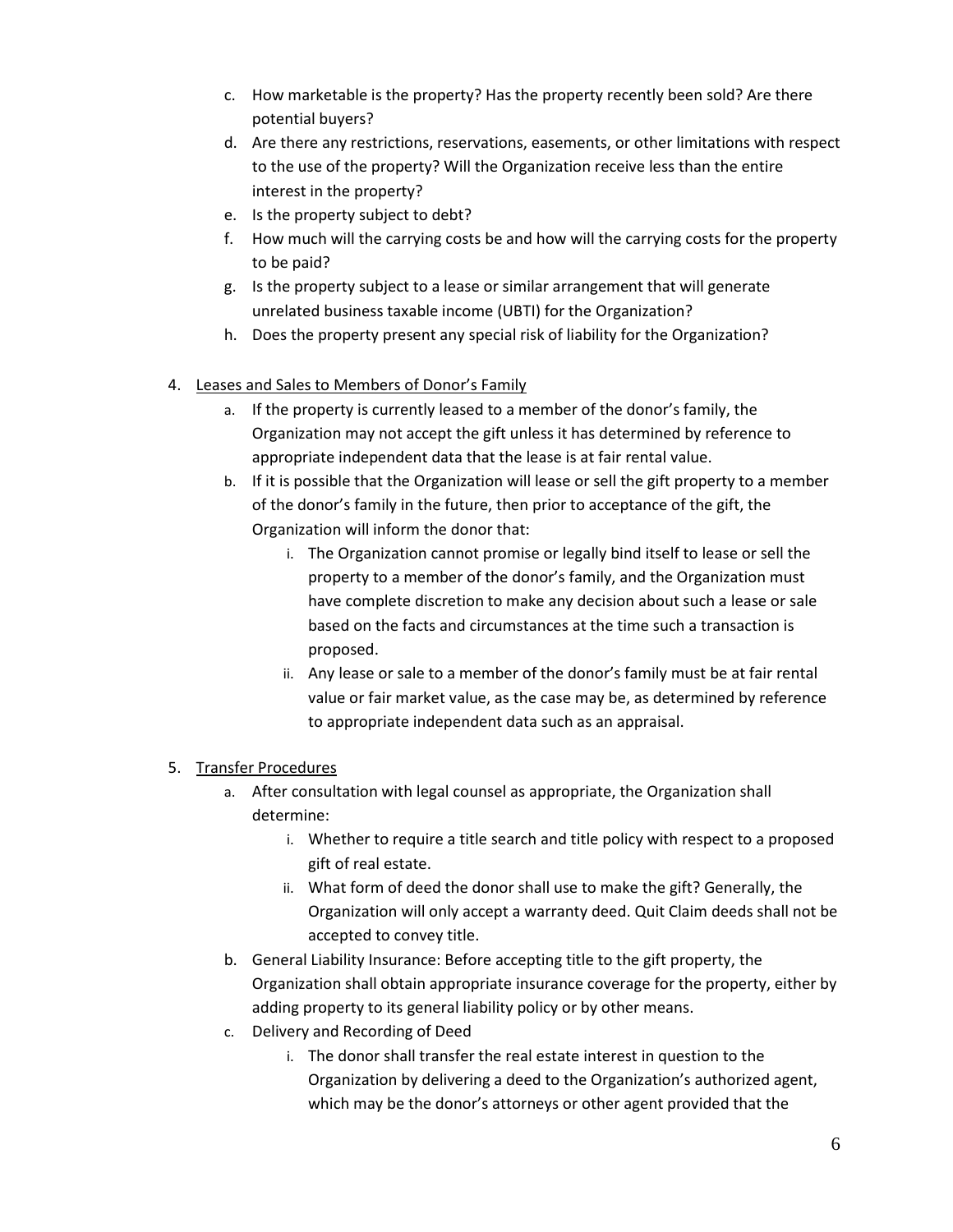Organization has authorized the attorney or agent in writing to accept delivery of the deed on behalf of the Organization. The donor shall pay the costs associated with the conveyance and delivery of the gift.

- ii. The Organization, at its expense, shall have the deed recorded as soon as practical after receiving it.
- 6. Management and Disposition of Gift Property
	- a. Following acceptance and receipt of a gift of real estate, other than a gift of remainder interest with a retained life estate, the Organization shall pay all carrying costs for the property until it is sold. In appropriate cases, donors will be encouraged to make cash gifts to the Organization to assist it in paying such carrying costs. The Organization will not pay any carrying costs associated with real estate while the donor and/or other individuals retain life estates in that property.
	- b. When accepting a gift of a remainder interest in real property subject to a retained life estate for the donor and/or other individuals, the Organization will enter into an "Agreement of Life Tenants and Remainderman" with the donor and any other individuals who will hold such life estates. The Agreement of Life Tenants and Remainderman will set out the respective rights and responsibilities of the life tenants and the Organization.

## **E. Mineral Interests**

With approval of the Designated Officer, the Organization may accept oil, gas, or other mineral interests so long as such interests are not "working" or "participating" interests. The Organization will conduct such due diligence as is considers appropriate.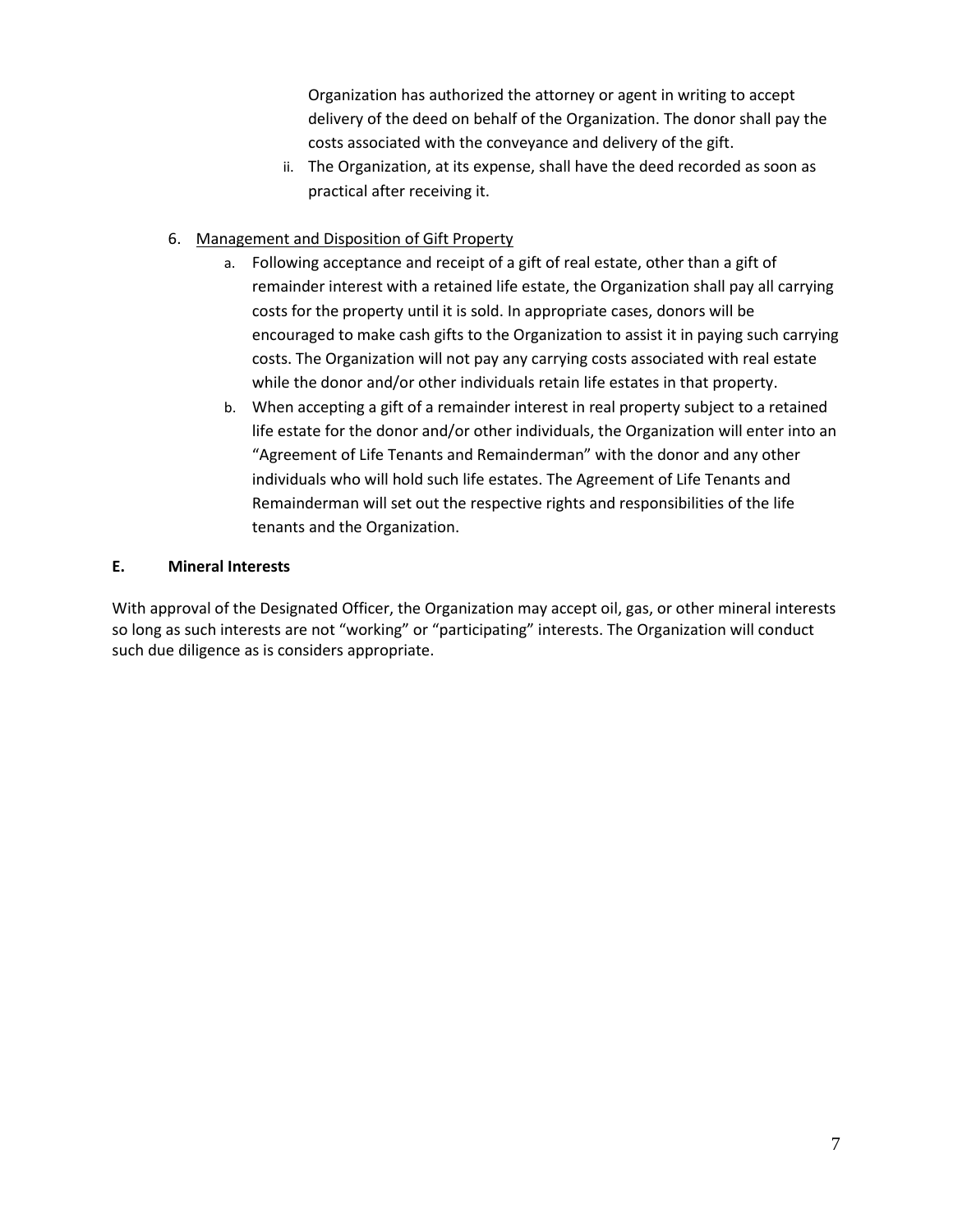#### **F. Tangible Personal Property**

#### 1. Classification of Gifts

The Organization will classify all proposed gifts of tangible personal property into two categories:

- a. Related use gifts consist of property that the Organization will use in furtherance of its tax-exempt purposes for an indefinite period.
- b. Unrelated use gifts consist of property for which the Organization has no use in taxexempt programs and which the Organization will hold for investment or sell.

Gifts of personal property shall be valued at their full fair market value. Gifts with fair market values exceeding \$5,000 will be reported at the values placed on them by qualified independent appraisers as required by the IRS for valuing noncash charitable contributions. Gifts of \$5,000 and under may be reported at the value declared by the donor. If the Organization should sell or otherwise dispose of the donated property within three years of the date of the gift, the Organization must file an information return on IRS Form 8282 and send a copy to the donor.

Title to the gift property should be clear and unencumbered, and properly documented.

- 2. Related Use Gifts
	- a. Prior to the Organization's acceptance of a related use gift, a Designated Officer will confirm with the appropriate Organization personnel – and in consultation with the University if the University will use the gift – that it is feasible and desirable for the Organization to use the gift property in furtherance of its tax-exempt purposes for an indefinite period.
	- b. If the Organization accepts a related use gift, it will comply with all applicable reporting requirements, including Form 8282, upon disposition of related use property.

## 3. Carrying Costs – Endowment Fund

If acceptance of a related use gift will require that the Organization incur substantial ongoing costs to use the gift property in its tax-exempt programs, the CEO will determine whether to condition acceptance of the gift on a contemporaneous gift of liquid assets to establish an endowment fund adequate to pay those costs annually.

4. Unrelated Use Gifts

It is the policy of the Organization to sell or otherwise dispose of all gifts of personal property. The Organization's intention to either resell the property or to retain and use it to further its charitable activities shall be communicated to the donor in writing at the time of the gift. The selling of these gifts within 3 years will put the items to an "unrelated use" which may cause a reduced charitable contribution deduction for the donor. The sale is communicated to the donor via Form 8282.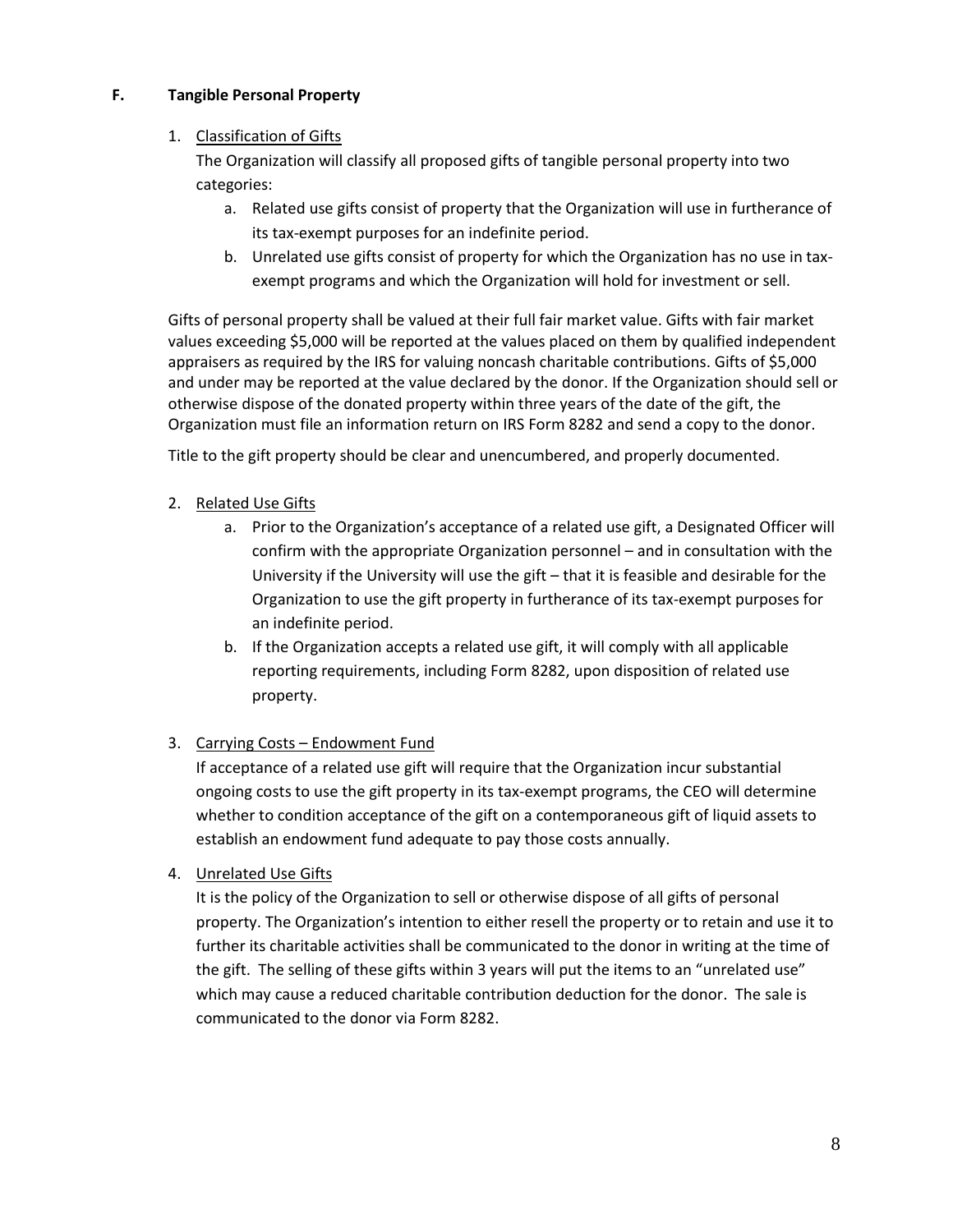#### **G. Inventory**

Inventory is property held by a taxpayer primarily for sale to customers in the ordinary course of a trade or business. For example, artwork contributed by its creator is considered a gift of inventory.

Whether the property is placed to a related use by the donee is irrelevant to the determination of the donor's deduction; it is limited to the donors cost such as the cost of the materials: canvas, paint, brushes, etc. Contributions of services are not deductible; therefore, the value of the artist's time in completing the work is not deductible. In such cases, the donor should be advised to consult with a tax advisor for deductibility.

#### **H. Out of Pocket Expenses**

Un-reimbursed expenses paid by a person while volunteering time to the Organization would be counted as an in-kind donation. For example, unreimbursed expenses incurred to attend a board of director meeting would be counted. Expenses are includable but not the person's time.

Contribution credit for out-of-pocket expenses can only be given if the donor submits receipts or check copies clearly indicating the vendor's name and the goods purchased or expenses incurred, and receipts indicating the nature of the expenditure.

These expenses are recognized and recorded as an in-kind donation**.** The donor would receive an acknowledgement, and the donation will be counted as recognition toward total giving and qualification in giving circles.

#### **I. Closely Held Business Interests**

- 1. Acceptability
	- a. Acceptable Interest (subject to review)
		- i. Closely held stock.
		- ii. Limited partner interests in limited partnerships.
		- iii. Interests in limited liability companies.
		- iv. Debt instruments issued by closely held businesses.
	- b. Unacceptable interest
		- i. General partnership interests.
- 2. Relevant Factors

In reviewing proposed gifts of closely held business interests, the CEO shall consider whether:

- a. The interest is subject to restrictions that would prevent the Organization from realizing a substantial financial benefit from the interest within a reasonable period after the gift occurs.
- b. The interest is reasonably likely to provide a substantial return to the Organization in the form of sale proceeds, dividends, interest, or other return within a reasonable period after the gift occurs.
- c. The interest has the potential to generate taxable income, other undesirable tax consequences or other liabilities for the Organization.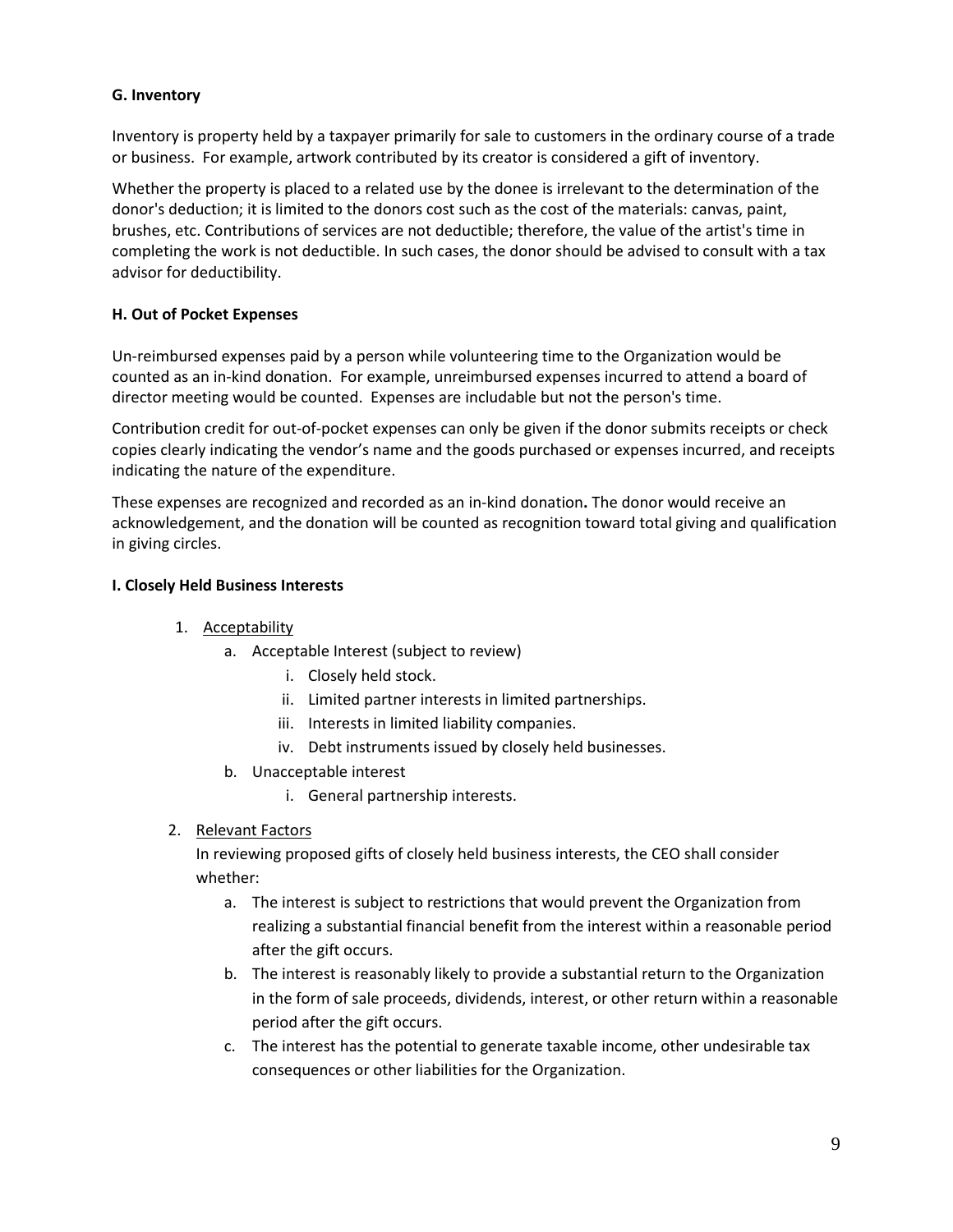d. The gift if likely to confer more than an incidental benefit on the donor or another person.

#### **J. Charitable Gift Annuities**

- 1. Acceptable Types of Funding Property
	- a. Cash and publicly traded securities not subject to SEC restrictions.
	- b. Real estate and other non-liquid assets are subject to review. Before the Organization accepts this type of funding for a CGA, the Designated Officer will:
		- i. Obtain an appraisal of fair market value of the property from an independent appraiser and obtain a market analysis that assesses how likely it is that the Organization will be able to sell the property within a reasonable period of time.
		- ii. Determine what discount, if any, should be applied to the CGA rate that the Organization would otherwise use for the CGA in question and determine whether the CGA payments should be deferred, and if so, for how long.
- 2. Minimum Funding Amount

The Organization may establish a CGA in exchange for a transfer of cash or unrestricted publicly traded securities with a value of at least \$10,000.

3. Maximum Amount per Annuitant

A single CGA gift amount that exceeds \$1 million will require approval by the Governance Committee of the Board.

#### 4. Minimum Ages of Annuitants

The Organization may establish CGAs for annuitants with minimum ages as follows:

- a. One-life immediate CGA: Age 60
- b. Two-life immediate CGA: Age 60
- c. One-life deferred CGA (minimum deferral 5 years): Age 55
- d. Two-life deferred CGA (minimum deferral 5 year): Age 55 The annual payment to the annuitant is based on the donor's age. The Organization offers the gift annuity rates recommended by the American Council on Gift Annuities.
- 5. Reserves

When the Organization accepts a transfer of cash or property in exchange for a CGA, it will hold the transferred property, or the reinvested proceeds from its sale, in its segregated account required by N.D.C.C. § 26.1-34.1-03 until all payments under that CGA have been made.

## 6. Compliance with Applicable State Law

The Organization will issue CGAs for annuitants who live in states which require CGA registration or notification only after complying with such registration and/or notification requirements. The Organization will comply with all state reporting, reserve, disclosure, and investment requirements that apply to its CGAs, including N.D.C.C. § 26.1-34.1-01 *et. seq.*  The Organization may decline to issue a gift annuity to a resident of a state if compliance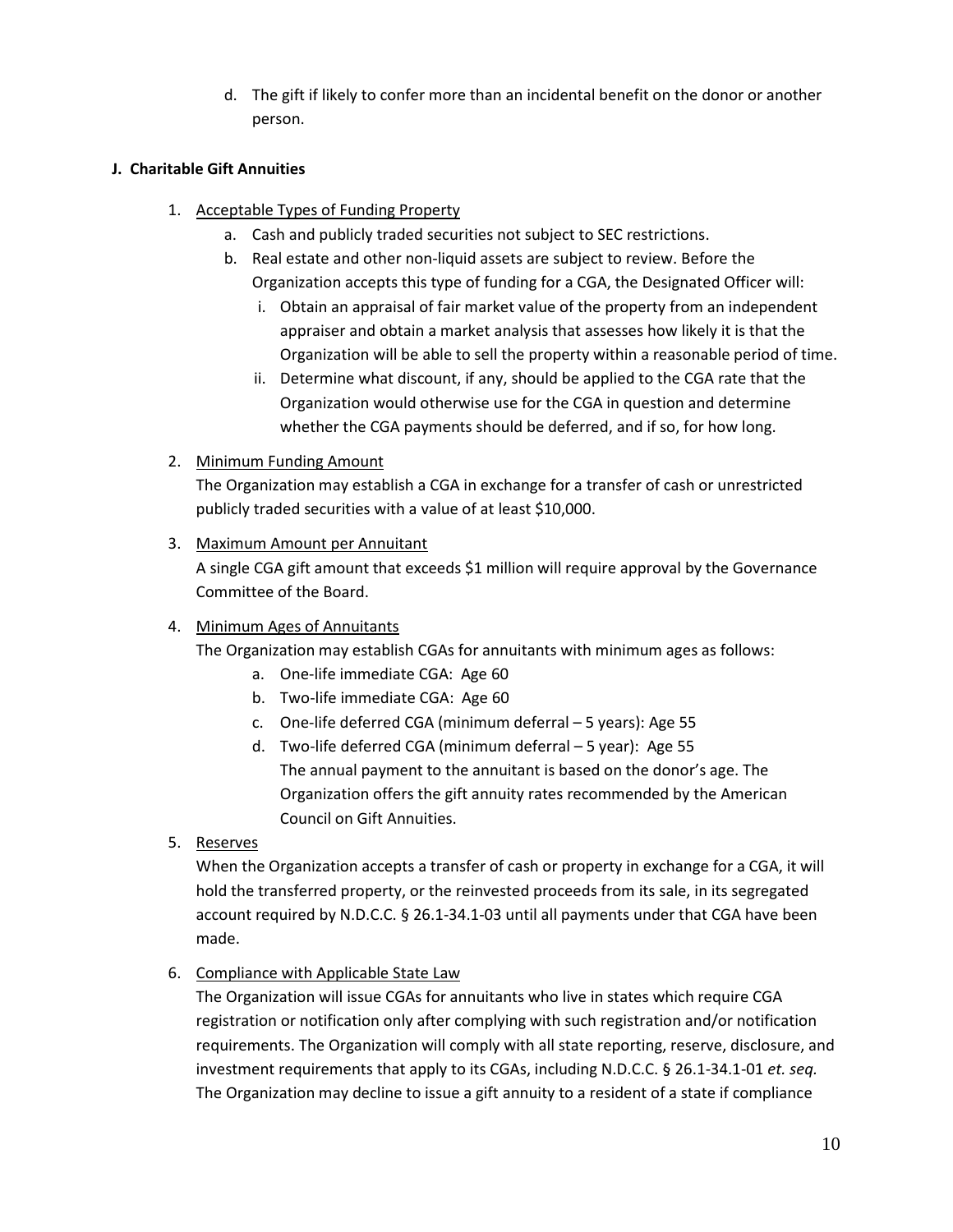with that state's regulations would be time consuming, costly, or otherwise not in the interest of the Organization.

#### **K. Charitable Remainder Trusts**

If the Organization is not the trustee of a CRT, the Organization may accept a distribution of property from that CRT upon its termination subject to the criteria for acceptance of outright gifts of the same type of property set out in Types of Gifts Section A through I above.

The Organization may accept the trusteeship, co-trusteeship, or successor trusteeship of a CRT subject to the criteria established in the Approach to Gift Development.

- 1. General Criteria for Acceptance
	- a. The fair market value of the initial contribution to the trust is recommended to be at least \$100,000.
	- b. The trust agreement must designate the Organization as the irrevocable remainder beneficiary of at least 50 percent of the trust property.

#### 2. Drafting of Trust Agreement

The Organization will review the trust agreement if prepared by a donor's attorney prior to its execution or if the Organization will serve as trustee the Organization's legal counsel may draft the trust agreement at the Organization's expense.

## 3. Acceptable Funding Assets

- a. The Organization may accept trusteeship of a charitable remainder annuity trust only if it is funded exclusively with a single contribution of cash and/or unrestricted publicly traded securities.
- b. The Organization may accept trusteeship of a standard charitable remainder unitrust (*i.e.,* a unitrust which pays a fixed percentage of the annual value of the trust assets) only if the trust is funded exclusively with cash and/or unrestricted publicly traded securities.
- c. The Organization may accept trusteeship of a charitable remainder unitrust funded with non-liquid assets such as real estate or closely held business interests only if the trust is structured as a variety of net income unitrust or as a "flip" unitrust which becomes a standard unitrust only after the sale of such non-liquid assets.
- d. The Organization may accept a trusteeship of a CRT funded with real estate only if the trust meets the requirements of Type of Gifts Section D above (concerning real estate)

# 4. Successor Trusteeship and Co-Trusteeship

The Organization may accept the successor trusteeship or co-trusteeship of a CRT only if: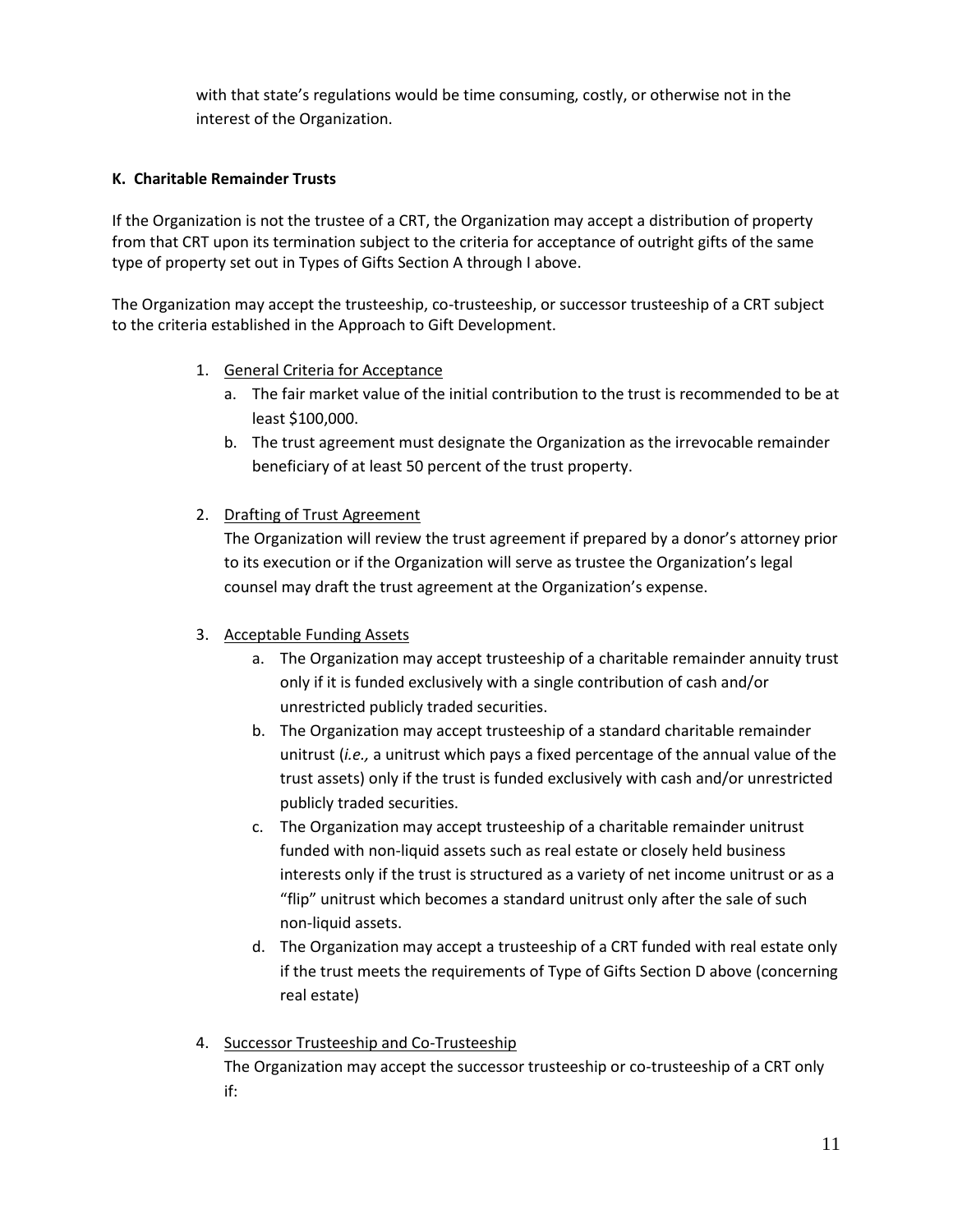- a. The criteria established by Types of Gifts Section K.1 and K.3 above are satisfied.
- b. In the case of successor trusteeship, the Organization has reviewed, with the assistance of legal counsel as appropriate, all trust records and tax returns prior to acceptance and has determined that acceptance of the successor trusteeship presents no unusual risks for the Organization.
- c. In the case of co-trusteeship, the Organization has interviewed the proposed cotrustee and has determined that acceptance of the co-trusteeship is likely to lead to a cooperative relationship with the co-trustee and presents no unusual risks for the Organization.

#### **L. Charitable Lead Trusts**

If the Organization is not the trustee of a CLT, the Organization may accept a distribution of income from that CLT subject to the criteria for acceptance of outright gifts of the same type of property set out in Types of Gifts Section A through I above.

Under normal circumstances, the Organization will not serve as trustee.

The Designated Officer may accept the trusteeship, successor trusteeship or co-trusteeship of a CLT according to the criteria established by this section.

- 1. General Criteria for Acceptance
	- a. The fair market value of the property the donor transfers to the CLT has a value of at least \$1 million at the time of the transfer.
	- b. The trust agreement must designate the Organization as the irrevocable beneficiary of at least 50 percent of each annual charitable payment.
	- c. The present value of the Organization's irrevocable lead interest in the CLT is at least \$70,000.
- 2. Acceptable Funding Assets
	- a. The Organization will generally accept a trusteeship of a CLT funded with cash and/or unrestricted publicly traded securities, provided that the basis and composition of the assets comprising the contribution to the CLT allow for reasonable diversification of the trust's assets without undesirable tax consequences for the trust.
	- b. The Organization may accept trusteeship of a CLT funded with non-liquid assets only if the following conditions are satisfied:
		- i. The assets will generate adequate cash flow to allow the trust to satisfy its annual payout obligation in cash.
		- ii. Either there is a reasonable prospect for diversification of trust assets without adverse tax consequences to the trust, or the trust agreement adequately exonerates the Organization from any fiduciary liability for losses to trust beneficiaries resulting from a failure to diversity trust assets.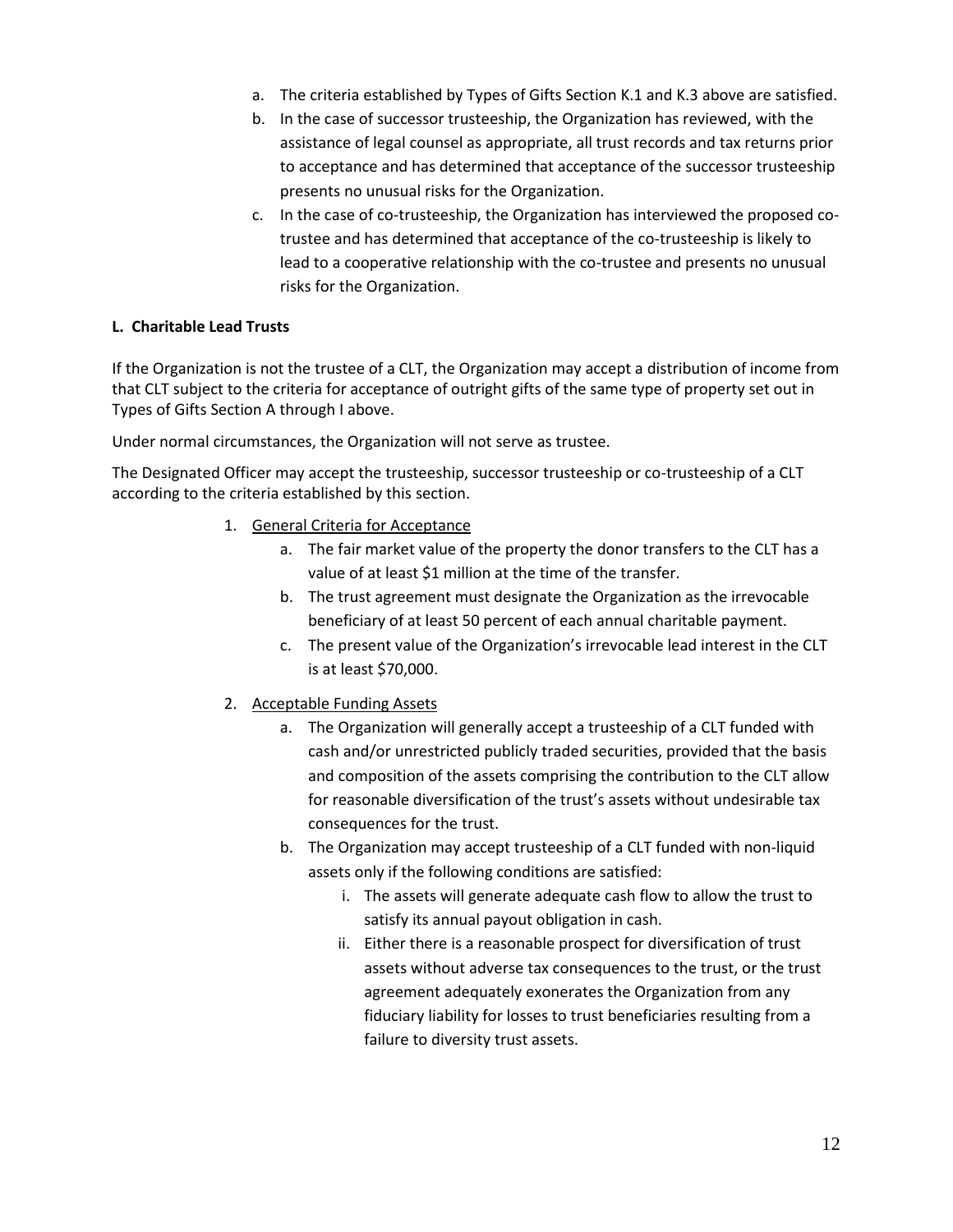3. Family Issues

In addition to confirming that the proposed CLT satisfies the criteria established by Types of Gifts Section L.1 and L.2 above, the Designated Officer will:

- a. Determine that the family remainder beneficiaries of the CLT are aware of and are agreeable to the role of the CLT in the donor's estate plan.
- b. Determine, based on all information available to the Designated Officer, that the risk of dispute with the remainder beneficiaries about the Organization's administration of the trust is acceptably low.
- 4. Successor Trusteeship and Co-Trusteeship

The Organization shall accept a successor trusteeship or co-trusteeship of a CLT based on criteria and procedures analogous to those established for acceptance of successor trusteeship or co-trusteeship CRTs established by Types of Gifts Section L.4 above.

## **M. Gifts by Will or Revocable Trust**

- 1. Acceptance of Distributions from Estate or Revocable Trust The Organization may accept distributions of assets from a donor's estate or revocable trust subject to the criteria for acceptance of outright lifetime gifts of those types of property established by Types of Gifts Section A through I above.
- 2. Trusteeship of Revocable Trust
	- a. The Organization will not accept co-trusteeship of a revocable trust with the donor while the donor is alive and competent.
	- b. The Organization generally will not accept successor trusteeship of a donor's revocable trust upon the donor's death or incapacity. With approval of the CEO, the Organization may accept such a trusteeship only if the following conditions are satisfied:
		- i. The Organization's legal counsel has reviewed the revocable trust agreement and has recommended acceptance.
		- ii. Under the trust agreement, the Organization is responsible only for trust administration and for management of trust assets, and the trust agreement names another trustee with sole responsibility for determining the donor's incapacity and for making and implementing personal care decisions for the incapacitated donor.
		- iii. The Organization's gift under the revocable trust agreement is likely to be sufficient to justify the Organization's acting as trustee.

#### **N. Life Insurance**

- 1. Lifetime Gifts
	- a. Lifetime gifts of paid-up whole life insurance policies on the life of the donor are acceptable, provided that they are not subject to the condition that the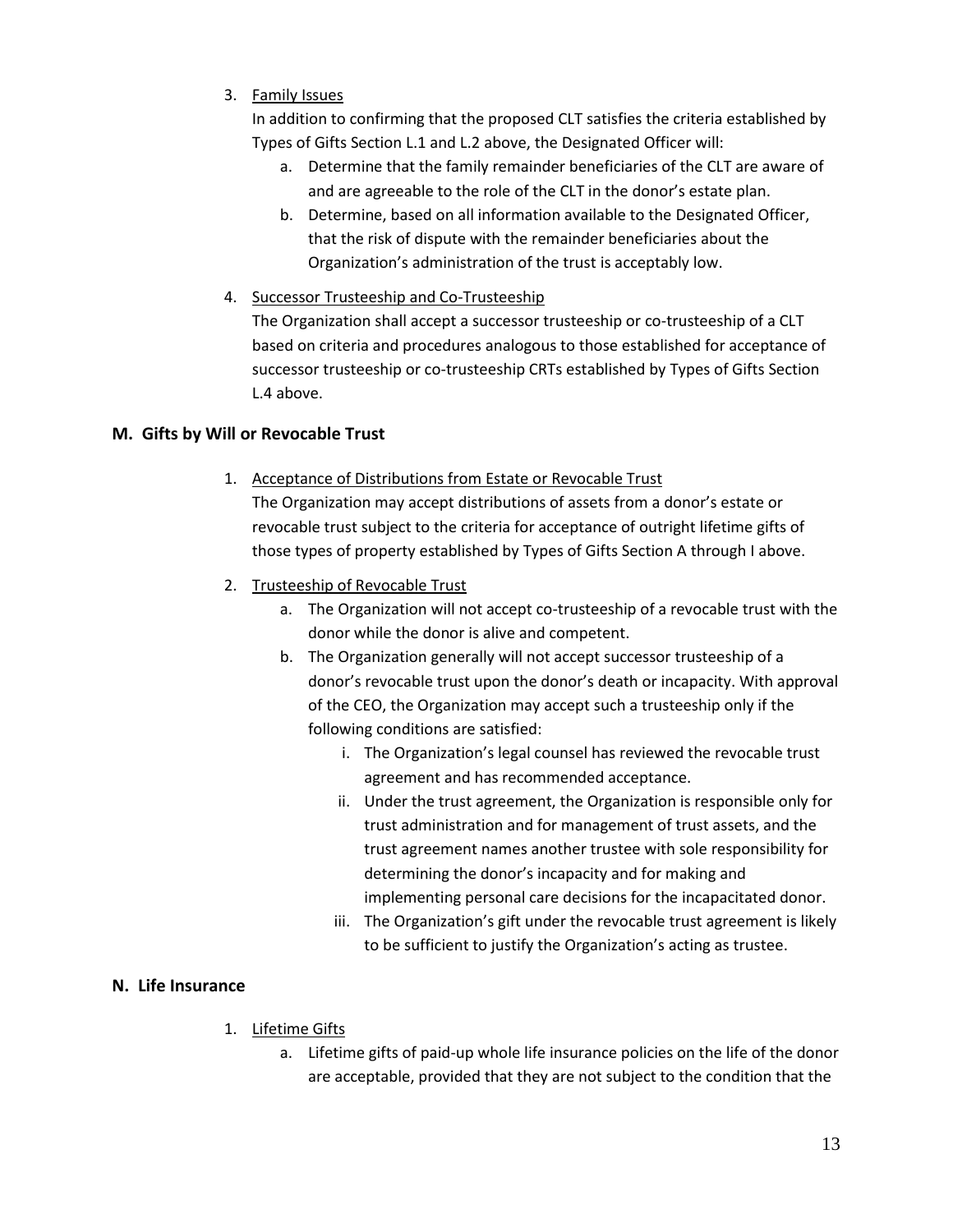Organization keep the policy in force. The policy may not be a term insurance policy.

- b. The Organization will not serve as trustee of a life insurance trust where there exist beneficiaries in addition to the Organization.
- c. The donor agrees to be responsible for making additional premium payments if the interest rates fall below expectations and additional premium payments are required.
- d. If premiums remain to be paid on a whole life policy on the donor's life, a Designated Officer will review the policy to determine whether acceptance would be advantageous. The Organization will not accept a gift of such a policy subject to the condition that the Organization pay future premiums and keep the policy in force.
- e. The premium must be a lump sum payment or periodic premium payments**.**  These premium payments are made to the Organization and the Organization records these donor payments as gifts and provides appropriate acknowledgement. The Organization remits the premium payments on to the insurance company.
- f. The donors will be informed that if, for any reason, they are unable to make the gifts to cover the premium payments and there are not dividends to cover the payment, the Organization will select an option deciding the future of the policy based upon several factors, which may be age of donor, death benefit, amount of paid-up insurance, amount of premium, number of premiums remaining, etc. The options are:
	- i. To not pay any additional premiums and consider the policy paid at current level of insurance.
	- ii. To surrender the policy for the cash value and use the funds as designated by the donor.
	- iii. To use Organization resources to pay the insurance premium.
- 2. Gifts of Life Insurance Proceeds
	- a. The Organization may accept life insurance proceeds payable to it as beneficiary of a life insurance policy which the donor owns at death.
	- b. The Organization can be named beneficiary of a life insurance policy and does not own the policy.

#### **O. Retirement Accounts**

Donors can name the Organization as beneficiary of their retirement plans such as their IRA, 401(k), and 403(b). This designation can be in whole or part, as a stated amount or a percentage of their balances at death.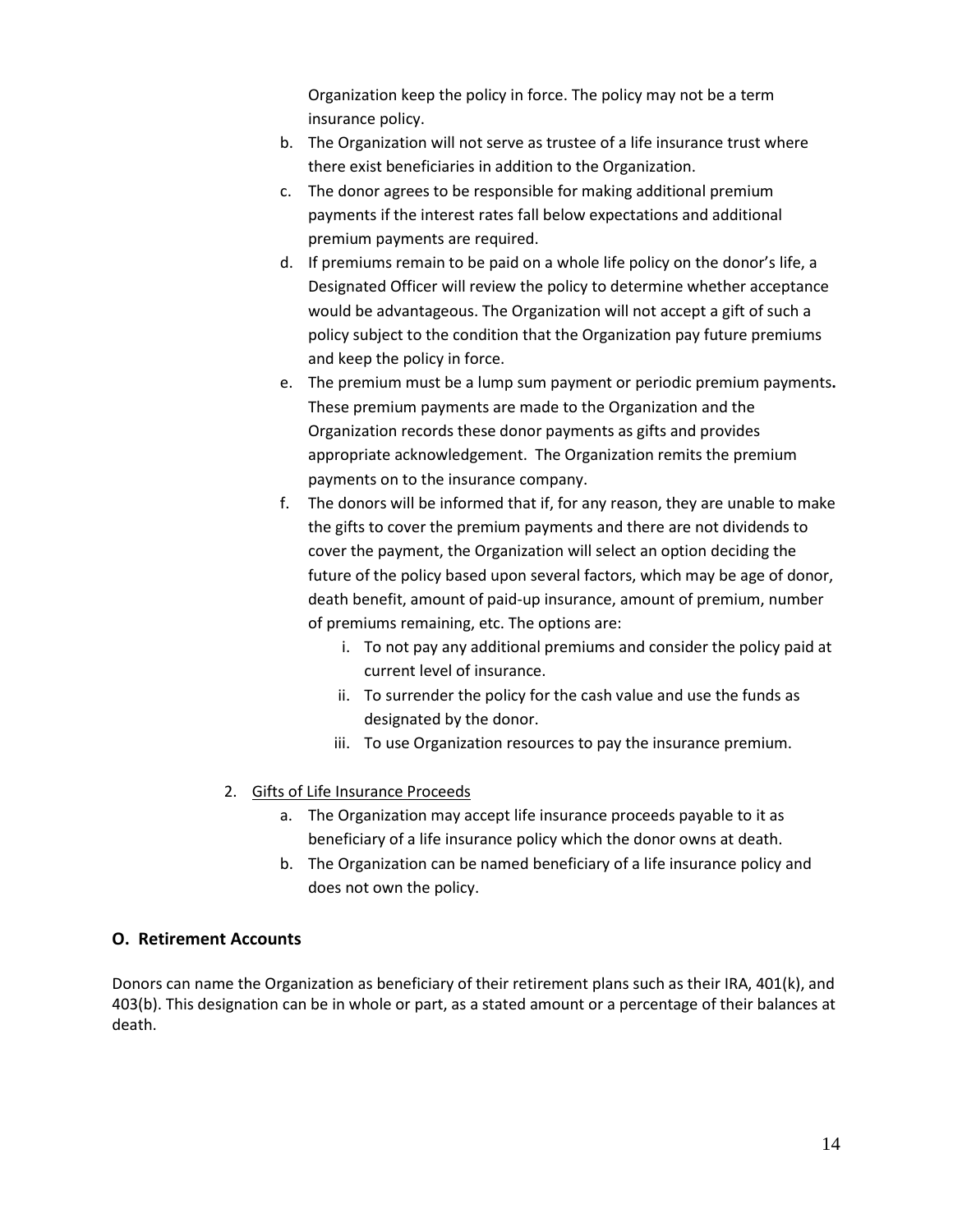#### **P. Other Types of Gifts**

The Organization may accept types of gifts not covered by the preceding provisions of this Type of Gifts after review by the CEO, and, in their discretion, after review by the Organization's legal counsel.

#### **Not Charitable and Not Countable**

#### **A. Contributed services**

A person's or organization's time and/or service is not considered a charitable contribution and is not countable, regardless of whether the individual assists as a volunteer or as a professional providing a specialized service (example include, but not limited to: construction services, accounting, consulting, printing, web development, advertising space, etc). In these situations (if the donor wishes to make a charitable contribution and receive tax credit, CASE suggests that the donor bill the institution and turn around and make a cash donation of the same value. However, in certain circumstances, the Organization may recognize contributed service(s) through an acknowledgement letter, but without the inclusion of tax credit language.

#### **B. Partial Interest and Limited use of private property**

Donations such as timeshare weeks, rent free use of office space, and transportation use including aircraft do not qualify as a charitable tax deduction to the donor. However, a donor may be able to deduct expenses incurred for the use of the property. In such cases, the donor should be advised to consult with a tax advisor.

#### **IRS Forms 8282 and 8283**

For noncash gifts with values exceeding \$500 the donor must complete the IRS form 8283. The donor completes section A or section B depending on the type of property donated and the amount claimed as a deduction. The donor then submits the form to the Organization for signature, and files the form with their tax return. This includes individual, partnerships, and corporations. The Vice President of Finance or the CEO are the only individuals authorized to sign IRS From 8283.

If the Organization has signed an IRS form 8283 and then sells, exchanges, or otherwise transfers the gift within three years from the date of gift, the Organization must file IRS Form 8282, Donor Information Return, within 125 days of disposing the property. The return is sent to the IRS Service Center and a copy must be provided to the donor as it may affect the charitable tax deduction for which they qualify.

#### **RESTRICTED GIFTS**

#### **A. Fund Guidelines**

The Organization shall adhere to its Fund Policy, which contain procedures and requirements for accepting restricted gifts. In the event of any inconsistency between the Fund Policy and these Gift Acceptance Policies and Procedures, these Policies and Procedures shall control.

#### **B. Additional Guidelines**

The Organization has the discretion to not accept gifts subject to restrictions that:

- 1. Impose an undue administrative burden on the Organization or University.
	- 2. Involve unlawful discrimination of any kind or otherwise violate any applicable federal or state law.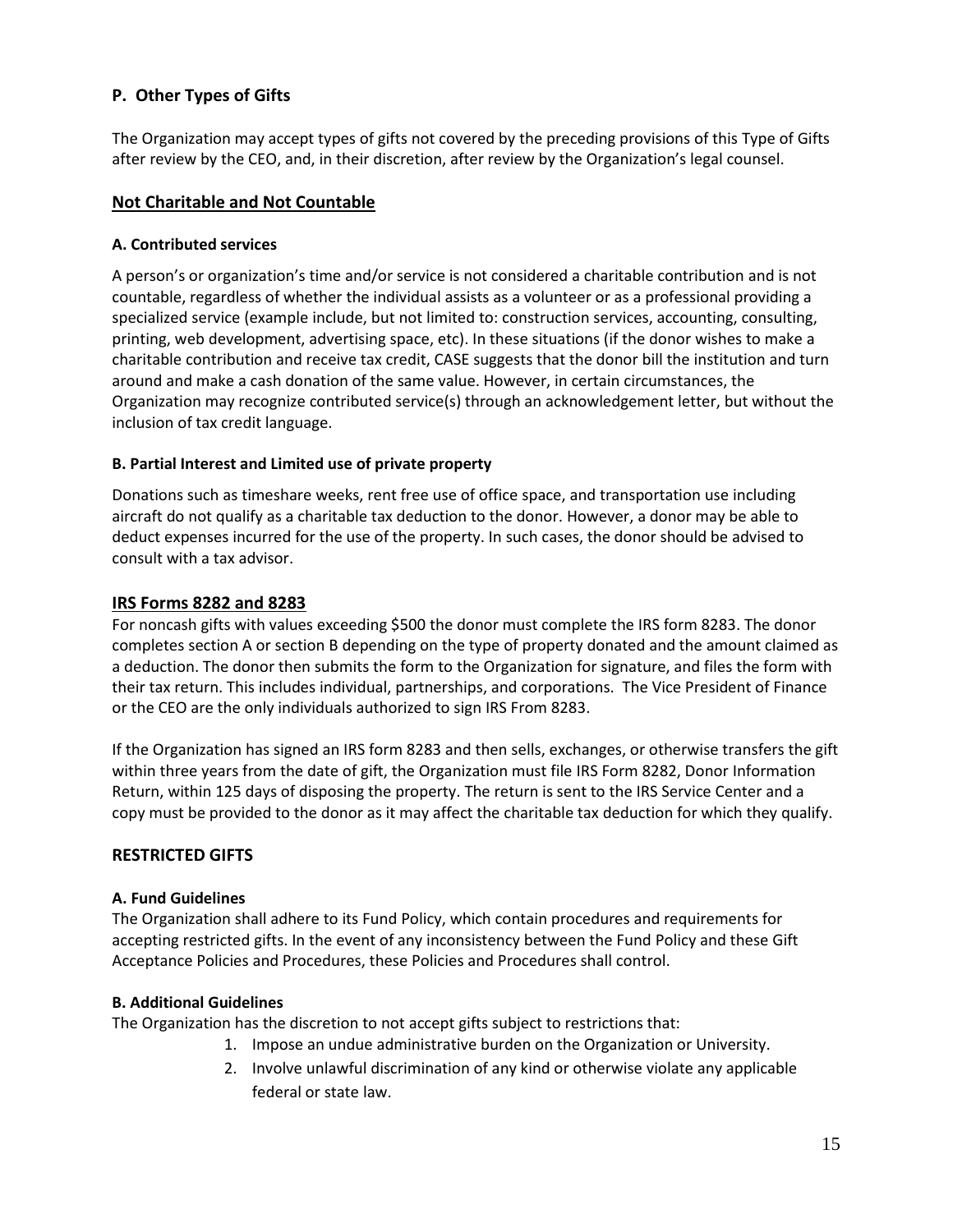- 3. Are inconsistent with the Organization's mission and/or ethical standards.
- 4. Would prevent or impede the Organization from seeking other gifts.
- 5. Are likely to generate adverse publicity for the Organization.

#### **C. Pre-acceptance Procedures**

When a donor proposes a restricted gift, a Designated Officer will consult with the Organization personnel who would be responsible for complying with the restriction – as well as University personnel if the restriction would impose obligations on the University – to determine that the Organization and/or University can and is willing to use the gift for the designated purpose. The Designated Officer will report the results of that inquiry to the CEO.

#### **D. Administration of Restricted Gifts**

The Organization will comply with restrictions imposed on the use of a gift by the applicable gift instrument unless:

- 1. The donor is living, and the Organization obtains the donor's consent to a release or a change of the restriction.
- 2. The terms of the gift instrument permit the Organization to modify a restriction in certain circumstances and the Board determines that such circumstances exist.
- 3. The Organization obtains an order from a North Dakota District Court releasing or modifying the restriction or North Dakota law otherwise permits the Organization to release or modify the restriction.

## **NAMING GUIDELINES**

All gifts involving donor recognition or naming opportunities shall comply with and be subject to the UND's Naming Policy, as may be amended from time to time.

## **SCREENING FOR PROBLEM GIFTS**

The Organization will undertake the screening procedures set out in this Screening for Problem Gifts before deciding whether to accept the gift. These procedures are designed to help the Organization determine whether the proposed gift poses any unusual risks or problems, such as lack of genuine donative intent, shopping among institutions for the most favorable gift terms, and the possibility of a challenge to the gift or the Organization's administration of it by members of the donor's family or others.

The Organization will make reasonable efforts to obtain answers to the following questions:

- 1. Does the donor already have a positive connection with the Organization or University?
- 2. Do the donor's comments and questions regarding the proposed gift suggest that the donor believes the donor and/or the donor's family can come out ahead financially as a result of the gift?
- 3. Does the gift potentially involve unlawful discrimination of any kind or otherwise violate any applicable federal or state law?
- 4. Is the gift arrangement legitimate and not abusive from a legal perspective?
- 5. Is the Organization's role in the gift proposal obscure or mysterious?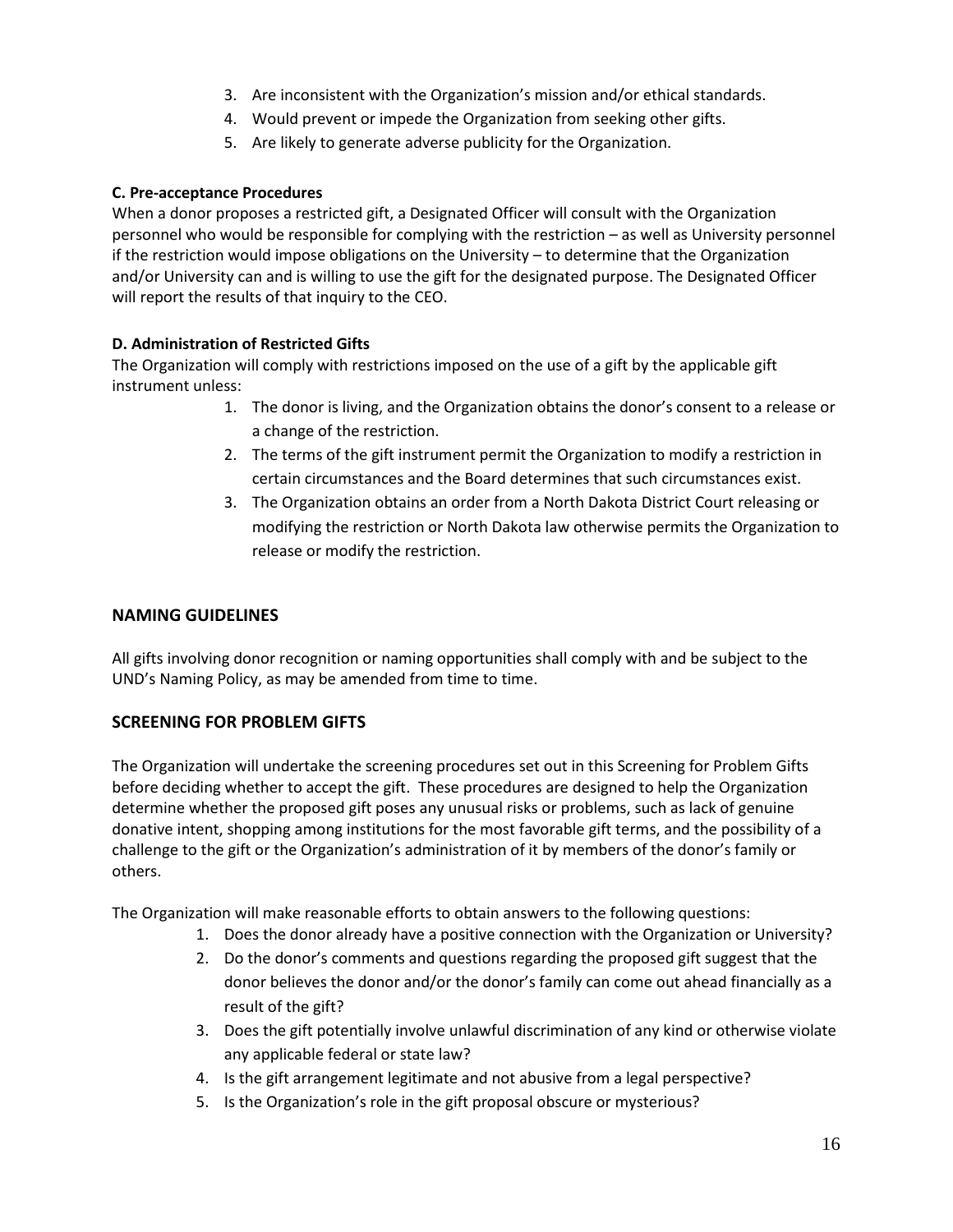- 6. Are relatives of the donor, other than the donor's spouse, named as beneficiaries of the gift arrangement (*e.g.,* as beneficiaries of a CGA, CRT, or CLT)?
	- a. If so, will such family member beneficiaries receive other substantial gifts from the donor during the donor's lifetime or at the donor's death, or will the proposed gift comprise the bulk of their inheritance?
- 7. Has the donor discussed the gift plan in detail with the family member beneficiaries and are they supportive of it?
- 8. Is the donor frail or elderly?
- 9. Is the donor married or a surviving spouse who lives in a community property state?
- 10. Does the donor propose to make the gift in part with assets (such as trust assets) that the donor does not own individually?

## **IMPLEMENTATION AND PROCESSING OF GIFTS**

## **A. Donor's Legal Counsel**

- 1. The Organization will inform the donor at the beginning of the gift planning process that:
	- a. The Organization and its legal counsel do not represent the donor in connection with the gift.
	- b. The donor should consult with their own legal counsel and tax and financial advisors about the gift before completing it.
- 2. Attorney Referrals

If the donor asks for a referral to an attorney, the Organization may provide the names of attorneys to the donor with a statement that the Organization and its counsel make no representations regarding the skills or expertise of the attorneys in question.

## **B. Drafting Gift Documents**

1. The Organization's Legal Counsel

When the Organization will be a party to a legal gift document, the Organization will consider engaging legal counsel to draft or review the document.

2. Fees

Each party to a gift document should pay the fees for its own legal counsel's role in the process (*i.e.,* drafting or review).

## **C. Qualified Appraisal**

- 1. The donor shall bear the entire cost of the appraisal.
	- a. The appraisal is a document that will be used by the donor to substantiate a charitable deduction before the IRS and is not a transaction that involves the Organization.
	- b. See Appendix A for a complete list of requirements for a qualified appraisal.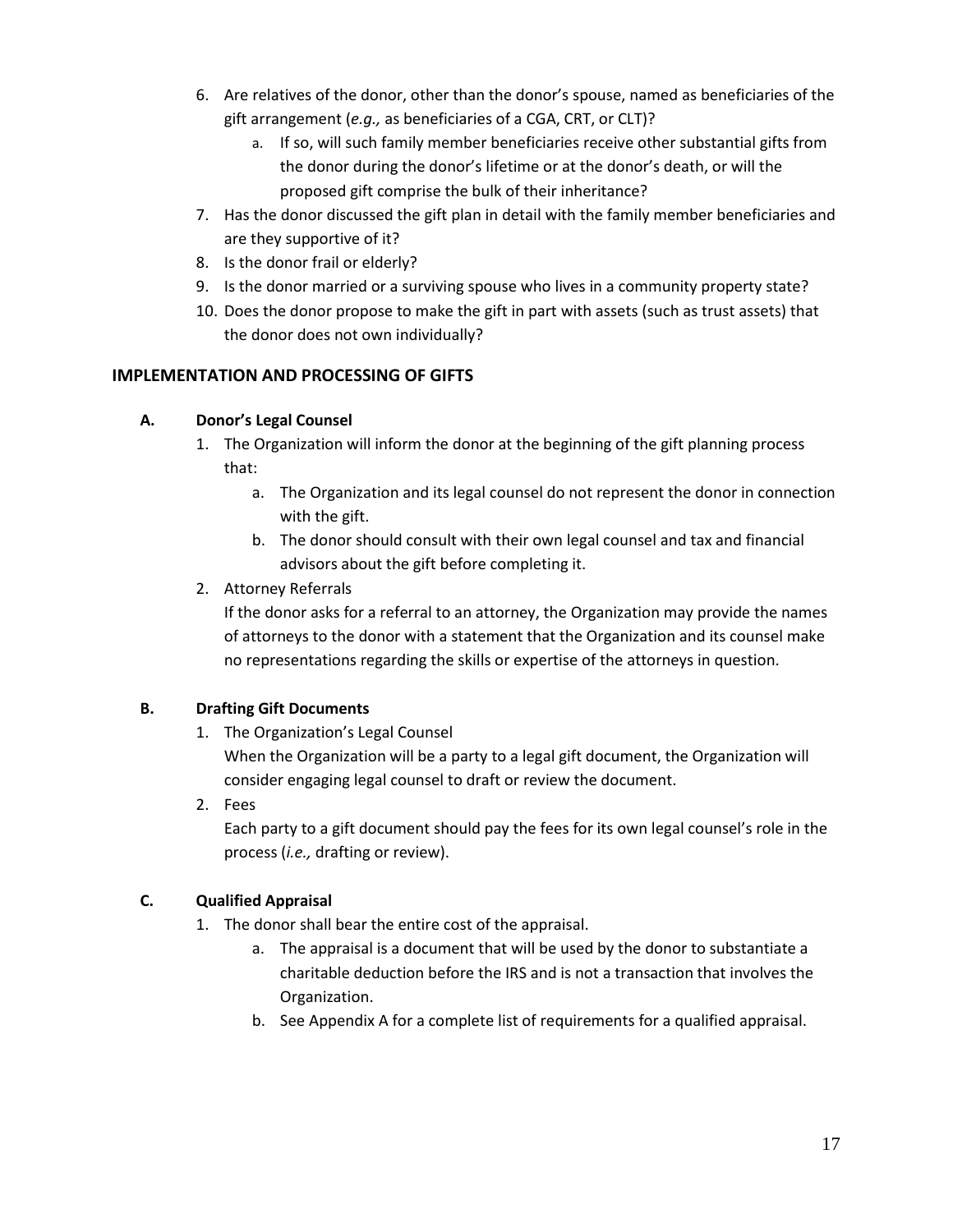#### **D. Environmental Audit**

The Organization will pay the entire cost of any environmental review conducted prior to acceptance of a gift of real estate.

#### **E. Gift Receipts**

1. Contemporaneous Written Acknowledgement:

In the case of all gifts with a value of \$250 or more, the Organization shall provide the donor with a gift receipt no later than January 31 of the year following the year in which the gift is completed. The receipt shall:

- a. Give a description of the gift property but not its value (unless the gift is cash, in which case the receipt shall state the amount).
- b. State whether the Organization provided any goods or services to the donor in consideration for the gift.
- c. Include the Organization's good faith estimate of the fair market value of any goods or services it provides to the donor in consideration for the gift.
- d. If the gift is related to a donor advised fund, the receipt shall state the Organization has exclusive legal control over the assets contributed.
- 2. Quid Pro Quo Disclosure Statement:

When a donor makes a gift of \$75 or more and the Organization provides goods or services in consideration for the gift, the Organization shall provide the donor with a quid pro quo disclosure, which may be incorporated into a gift receipt described in Implementation and Processing of Gifts Section E.1 above if appropriate. The Organization shall provide the disclosure to the donor at the time of the solicitation or the receipt of the gift. The disclosure shall:

- a. State that the amount of the donor's deductible charitable contribution is the amount by which the value of the gift property exceeds the value of the goods or services the Organization provided in consideration for the gift.
- b. Give a good faith estimate of the value of the goods or services the Organization provided to the donor in consideration for the gift.

## **F. Reports to Donors**

The Organization shall provide periodic written reports to donors with respect to CRTs, CLTs and endowment funds. The Organization shall establish procedures regarding the timing of such reports and the information they shall include.